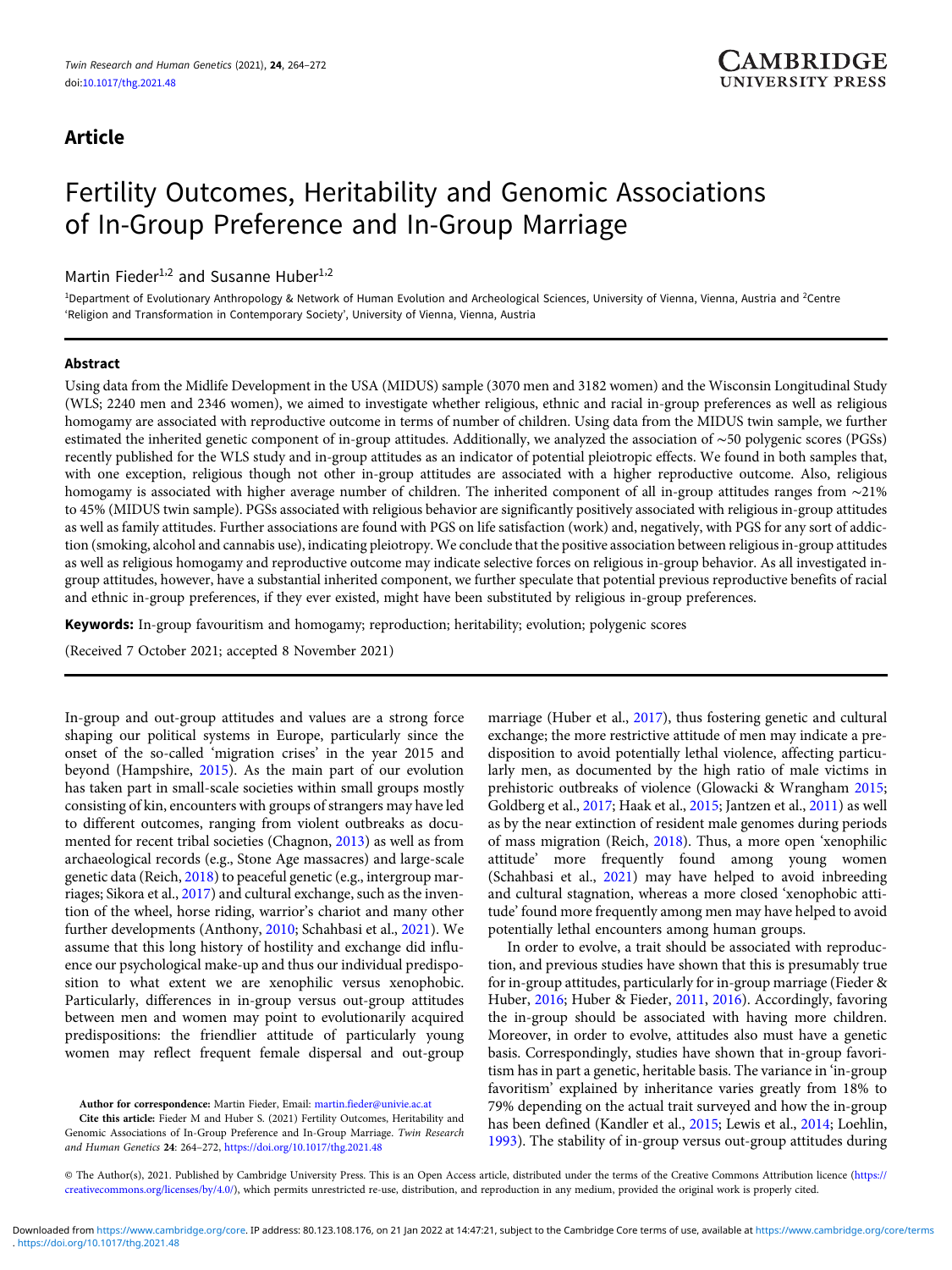the course of life further underpins a genetic basis (Lewis & Bates, [2017](#page-8-0)).

In-group attitudes may be reflected by in-group marriage. Indeed, homogamy within race, ethnicity and religion (Carlson, [2019](#page-7-0); Heaton, [1984;](#page-7-0) Huber & Fieder, [2018;](#page-7-0) Kalmijn, [1991\)](#page-7-0) and more recently, education (Carlson, [2019](#page-7-0); Fieder & Huber, [2016;](#page-7-0) Huber and Fieder, [2011](#page-7-0)) is common, as shown, for instance, in the USA (Carlson, [2019](#page-7-0)). Particularly with regard to religion, marriage rules often enforce homogamy as shown in the Bible in the Book of Deuteronomy 7, 3: 'Do not take wives or husbands from among them [the disbelieving]; do not give your daughters to their sons or take their daughters for your sons'; and in the Quran 2, 221: 'And do not marry polytheistic women until they believe.' These rules also make sense from an evolutionary point of view as with some exceptions, couples who marry within their own religious denomination have, on average, more children and remain childless less frequently than couples marrying outside their own denomination (Fieder & Huber, [2016\)](#page-7-0). Also, educational homogamy, which is increasingly gaining importance, is associated with lower childlessness though not a higher number of children (Huber & Fieder, [2011](#page-7-0), [2016](#page-7-0); van Bavel, [2012](#page-8-0)). However, it has to be kept in mind, that the positive effects of homogamy on reproduction may be counterbalanced by negative inbreeding effects (Clark et al., [2019](#page-7-0)), particularly in smallscale societies.

In line with these findings, we aim to examine whether in-group preference according to religion, ethnicity and race and other indicators of 'in-group preference', as well as in-group marriage, are associated with reproductive output. In addition, we aim to determine the heritability of in-group attitudes and in-group marriage on the basis of a twin sample. We further analyze the association of newly available polygenic risk scores and traits reflecting in-group preferences and in-group marriage.

## Methods

We first analyzed whether in-group favoritism as well as in-group homogamy are associated with the number of children. We used the MIDUS dataset (Midlife Development in the USA; [http://](http://midus.wisc.edu/scopeofstudy.php#History) [midus.wisc.edu/scopeofstudy.php#History\)](http://midus.wisc.edu/scopeofstudy.php#History) and the Wisconsin Longitudinal Study (WLS) for this analysis.

The MIDUS survey in the USA is a longitudinal study first conducted in 1995−96 by the MacArthur Foundation Research Network on Successful Midlife Development. The aim of the study is to investigate the role of behavioral, psychological and social factors in accounting for age-related variations in health and wellbeing in a national sample of Americans.

For the analysis of the effects of in-group preference and ingroup marriage on reproduction, we only included unrelated individuals (in the case of twins, we only included one twin); in total, 6252 individuals (3070 men and 3182 women) aged over 45 years who thus have almost completed reproduction.

We included the following variables in our analysis: sex  $(1 =$ male,  $2$  = female), children ever born, highest education (supple-mentary Table [S1](https://doi.org/10.1017/thg.2021.48)); wages (supplementary Table [S2](https://doi.org/10.1017/thg.2021.48)), age at interview as well as the following nine 'attitude' variables (abbreviated as 'ATVm') reflecting the attitudes to religious, ethnic and racial in-group preferences, each surveyed on a 4-item Likert-type scale: (1) Identify with your religious group; (2) Prefer people of same religion; (3) Important to marry in same religion; (4) Closely identify with the same ethnicity; (5) Prefer to be with same ethnicity; (6) Important to marry the same ethnicity; (7) How closely identify

with same race; (8) How much prefer to be with same race; (9). How important to marry same race. The original variables had been encoded with the lowest values for the strongest agreement. For easier interpretation of statistical models, we reversed this order (supplementary Table  $S3$ :  $1 = not$  at all important at all up to  $4 = \text{very important}$ .

We first investigated if there is an association of the ATVms with the individual demographic characteristics sex (encoded as  $1 =$  male,  $2 =$  female), age in years, education (codes see supplement Table [S1\)](https://doi.org/10.1017/thg.2021.48) and wages of the study participants, with family ID and race as random factors, applying separate mixed ordinal models for each ATVm implemented in the R library ordinal, function clmm. To investigate the association of ingroup attitudes and reproduction, we further calculated the following models separately for each ATVm: number of children regressing on sex, age at interview, education, wages, regressing on each of the ATVm's on the basis of a Poisson error structure. As the MIDUS sample also includes non-Whites and individuals belonging to a family, we calculated all the models using mixed modeling with family ID and race as random factors. To avoid any confounded results, we also calculated the models for only Whites and nonfamily; however, the principal results did not change.

As the MIDUS dataset also includes twins, we further investigated the heritability of in-group preference and homogamy, including the data of 159 male and 181 female monozygotic twin pairs, 108 male and 184 female dizygotic twin pairs, as well as 220 different sex dizygotic twin pairs, aged between 25 and 74. As heritability estimates are comparable if all twin pairs ( $N = 852$ ) or only white twin pairs are included ( $N = 721$ ), we included all individuals irrespective of race in all further analysis.

To estimate the heritability of the ATVms, we used the R-library UMX 3.4 (CRAN-Package umx; r-project.org) to perform a separate ACE Cholesky model for each of the ATVms with sex and age at interview as covariates. Further, we calculated the MZ versus DZ twin correlations.

The WLS is a long-term study of a random sample of men and women who graduated from Wisconsin high schools in 1957 and their siblings. The WLS panel started out with 10,317 members from the class of 1957. In the year 2010, variables on attitudes were surveyed. We included the following attitude variables (further abbreviated as ATVw) reflecting the attitude to in-group preference in our analysis: (1) How important is identity; (2) How close is own religious group; (3) How important is it to marry the same religion; (4) How important is religious identity; (5) How important are people of the same religion; (6) How important is your voluntary identity; (7) How important is your political identity; (8) How important is your work identity; (9) How important is your organizational identity; (10) How important is ethnic and national identity (the variables are encoded as  $1 = not$  at all,  $2 = not$ very,  $3 =$ somewhat,  $4 =$ very,  $5 =$ extreme). Additionally, we included the following variables: whether or not the spouse has the same religion  $(0 = not the same religion, 1 = same religion)$ , sex  $(1 = male, 2 = female)$ , year of birth and the number of biological children. In total, we included 2240 White men and 2346 White women in our analysis.

As in the MIDUS dataset, we regressed each ATVw separately on sex, year of birth and education using separate ordinal models, implanted in the R-library ordinal, function clmm. We further regressed the number of children on each of the attitude variables ATVws, controlling for family, sex, education (supplementary Table [S6\)](https://doi.org/10.1017/thg.2021.48) and birth year on the basis of a Poisson error structure.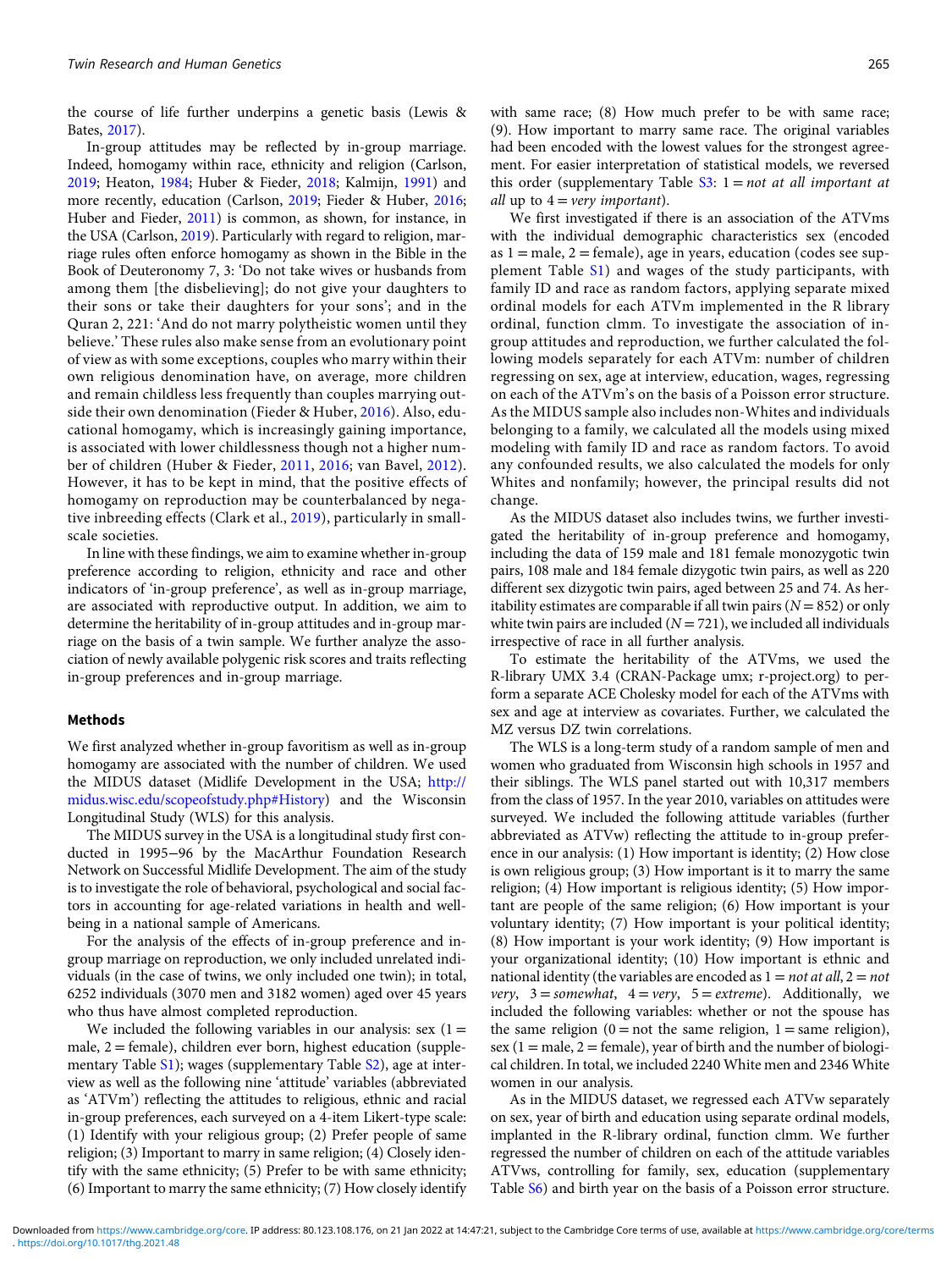Recently, WLS has provided a bundle of polygenic scores (PGSs; Benjamin et al., [2021](#page-7-0)) from various genomewide association studies (GWAS) for the WLS graduates as well as for the siblings on the basis of 23andMe and the UK Biobank (as has been published by WLS). The PGSs are based on summary statistics from three sources: GWAS conducted on the basis of 23andMe, UK Biobank and other published GWAS papers. The PGSs were calculated using LDpred that has been applied to HapMap3 SNPs. The inclusion criterion was an out-of-sample predictive power of a PGS greater than 1%. On the basis of these data, we aimed to investigate whether ATVws are associated with each of these PGSs, given a Gaussian error structure. Although multivariate PGSs, also provided by WLS, may lead to more and higher significances, we decided to use the single primary PGS, as multivariate PGSs are subject to additional confounding factors (Benjamin et al., [2021](#page-7-0)). We regressed each ATVw on sex, birth year, each single PGS, the 10 first principal components of population structure, as well as the corresponding ATVws for a selected sib to control for 'nature by nurture' (Mills et al., [2020](#page-8-0)) and as recommended by Benjamin et al. ([2021](#page-7-0)). In total, we included the data of 2713 White men and 2980 White women born between 1937 and 1940 and used each single PGS provided by WLS. We included the 10 first principal components of the population structure (PCAs) in all our PGS analyses to control for potential population stratification, as recommended by WLS. The PCAs had been calculated on the basis of the genomic data by WLS (Benjamin et al., [2021\)](#page-7-0). Using the R function heatmap, we calculated a heatmap on the correlations.

#### Results

# MIDUS Dataset

ATVm and demographics. We found significant associations between most demographic characteristics and the ATVms (Table [1\)](#page-3-0): being a woman was significantly positively associated with the identification with someone's own religious group, the preference for people of the same religious group and the importance of marrying within a religious group, as well as with the closeness to someone's own race, but significantly negatively with the preference of someone's own ethnic group. Age was generally significantly positively associated with the ATVms (with one exception) and education was mostly negatively associated with the ATVms (not always significant) though significantly positively with the identification of someone's own religious group. Wages were generally significantly negative but had a tiny association with the ATVms.

ATVms and reproduction. In the MIDUS dataset, including both men and women, the ATVms towards religion were significantly positively associated with the number of children (Table [2\)](#page-3-0). Each ATVm explained between 0.1% and 1.4% (in the case of Important to marry same religion) of the total variance of number of children. Age was generally significantly positively and education generally significantly negatively associated with the number of children (Table [2](#page-3-0)). If analyzed separately, in women, the pattern remained principally unchanged, whereas in men, Important to marry same race was also significantly positively associated with the number of children, variances explained were somewhat higher and wages were significantly positively associated with number of children (Supplementary Tables [S4](https://doi.org/10.1017/thg.2021.48) and [S5](https://doi.org/10.1017/thg.2021.48)).

Heritability of ATVms. The heritability of the ATVms ranged from a low 19% (How close is own race) up to 46% (Important to marry same race) (Table [3\)](#page-3-0). The contribution of the common environment was around 10%, varying from 1% and lower for 'race' to 24% (Important to marry same religion). The influence of the unique environment was particularly high in the case of How close is own race (80%) and Prefer same race (72%). Generally, the unique environment contributed mostly to the ATVms (Table [3\)](#page-3-0). Except for Prefer same race and Important to marry same race, sex always covaried positively with the ATVms; hence, being a woman was positively associated with the ATVms. Except for How close is own race, this also held true for age at interview.

# Wisconsin Longitudinal Study

ATVws and demographics. Also in the WLS, we found a significant association between most demographic characteristics and the ATVws. Interestingly, most, but not all, of the ATws that were positively associated with reproduction were also positively associated with being a woman (cf. Tables [4](#page-4-0) and [5\)](#page-4-0). No significant difference between men and women was found for spouse who has the same religion and organizational and ethnic identity (Table [4](#page-4-0)). Education was usually significantly negatively associated with the ATVws except for political and work identity, and few significant associations were found for birth year.

ATVw and reproduction. In the WLS dataset, we found that the ATVws How important is family identity, How close is own religious group, How important is it to marry same religion, How important is religious identity and How important are people of the same religion, as well as being in a religiously homogamous marriage, were significantly positively associated with the number of children. Being female was significantly positively (a characteristic of the WLS dataset is that women have more children compared to men) and education was significantly negatively associated with number of children (Table [5\)](#page-4-0). As we calculated several independent models and the estimates for education, sex and birth year were all in a close range, we only displayed the mean beta values from the independent models.

With 2.36%, the attitude How important is family identity explained a comparable proportion of the total variance of number of children as education, followed by How close someone is to his own religious group (1.16%; Table [5\)](#page-4-0). Being in a religious homogamous relationship was positively associated with the number of children, but with .21% it explained a lower proportion of the total variance than the attitude towards a religious homogamous marriage (.78%; Table [5](#page-4-0)). If analyzed separately for men and women, we found a comparable pattern except for the association between the Importance of voluntary identity and number of children, which was significantly positive in men and nonsignificant in women (Table [S7,](https://doi.org/10.1017/thg.2021.48) [S8\)](https://doi.org/10.1017/thg.2021.48).

ATVws and PGSs. The associations of the ATVws with the PGSs showed potential pleiotropic associations. We found several associations with all ATVws with the exception of the importance of ethnic and national identity. In Figure [1](#page-5-0), all associations are displayed. Table [6](#page-6-0) summarizes only the PGSs where at least one significant association appears.

Expectedly, the PGS for religious participation was positively associated with some of the ATVws of religious in-group preferences. Also, the PGS for life satisfaction (work) was significantly positively associated with religious homogamy and the importance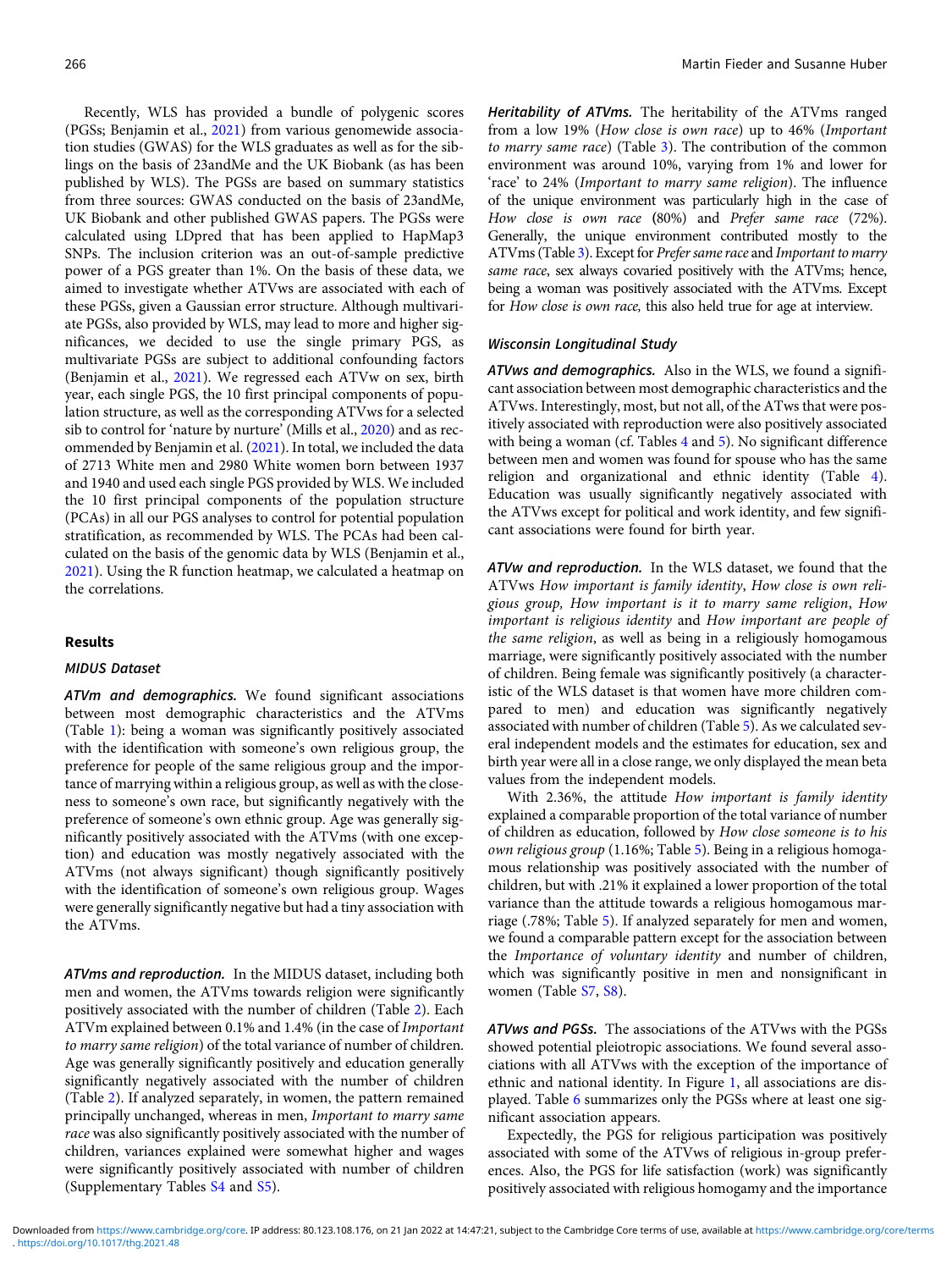<span id="page-3-0"></span>Table 1. ATVms regressing on demographic factors using mixed ordinal models with family ID and race as random factors. Nonstandardized regression coefficients of the linear mixed ordinal models are displayed

|                                   | $\overline{N}$ | <b>Sex</b> |        | Age     |        | Education |     | <b>Wages</b> |        |
|-----------------------------------|----------------|------------|--------|---------|--------|-----------|-----|--------------|--------|
| Identify with own religious group | 2201           | 0.42       | ***    | 0.02    | ***    | 0.06      | *** | $-0.01$      | ***    |
| Prefer people same religion       | 2200           | 0.24       | ***    | 0.01    | $***$  | $-0.02$   |     | $-0.02$      | ***    |
| Important to marry same religion  | 2200           | 0.32       | ***    | 0.02    | ***    | 0.02      |     | $-0.01$      | ***    |
| Identify with ethnic group        | 1989           | 0.07       |        | $-0.01$ | $***$  | 0.00      |     | $-0.01$      | ***    |
| Prefer ethnic group               | 1988           | $-0.14$    | $\ast$ | 0.01    | $***$  | $-0.02$   |     | $-0.01$      | ***    |
| Important to marry same ethnicity | 1991           | $-0.04$    |        | 0.01    | ***    | $-0.06$   | *** | $-0.01$      | **     |
| How close to own race             | 2176           | 0.27       | ***    | 0.01    | $\ast$ | $-0.01$   |     | $-0.01$      | $\ast$ |
| Prefer same race                  | 2187           | $-0.09$    |        | 0.02    | ***    | $-0.09$   | *** | $-0.01$      | $\ast$ |
| Important to marry same race      | 2187           | $-0.08$    |        | 0.03    | $***$  | $-0.10$   | **  | 0.00         |        |

Note: ATVms, attitude variables Midlife Development in the USA [MIDUS] sample. Sex is coded as  $1 =$  female,  $2 =$  male, education and wages encoding see supplementary Tables [S1,](https://doi.org/10.1017/thg.2021.48) [S2.](https://doi.org/10.1017/thg.2021.48) \*indicates  $p$  values: \*<.05, \*\*<.01, \*\*\*<.001.

Table 2. Number of children regressing on sex, age at interview, education, wages and each of the ATVms on the basis of a Poisson error structure, with family ID and race as random factors

|           |                                   | Sex   | Age   |     | Education |     | Wages    | <b>ATVm</b> |        | % variance explained by ATVm |
|-----------|-----------------------------------|-------|-------|-----|-----------|-----|----------|-------------|--------|------------------------------|
| Religion  | Identify with own religious group | 0.003 | 0.065 | *** | $-0.050$  | *** | $-0.009$ | 0.031       | ***    | 1.04                         |
|           | Prefer people with same religion  | 0.005 | 0.067 | *** | $-0.048$  | *** | $-0.010$ | 0.018       | $\ast$ | 0.60                         |
|           | Important to marry same religion  | 0.003 | 0.064 | *** | $-0.049$  | *** | $-0.009$ | 0.039       | ***    | 1.40                         |
| Ethnicity | Identify with ethnic group        | 0.001 | 0.062 | *** | $-0.050$  | *** | $-0.016$ | $-0.004$    |        | < 0.1                        |
|           | Prefer ethnic group               | 0.002 | 0.063 | *** | $-0.050$  | *** | $-0.015$ | 0.001       |        | 0.10                         |
|           | Important to marry same ethnicity | 0.002 | 0.062 | *** | $-0.050$  | *** | $-0.016$ | 0.000       |        | < 0.1                        |
| Race      | How close is own race             | 0.007 | 0.067 | *** | $-0.048$  | *** | $-0.012$ | $-0.005$    |        | < 0.1                        |
|           | Prefer same race                  | 0.006 | 0.068 | *** | $-0.049$  | *** | $-0.012$ | $-0.012$    |        | < 0.1                        |
|           | Important to marry same race      | 0.006 | 0.067 | *** | $-0.049$  | *** | $-0.012$ | $-0.002$    |        | 0.10                         |

Note: ATVms, attitude variables Midlife Development in the USA [MIDUS] sample. Beta values; \* indicate p values: \*<.05, \*\*<.01, \*\*\*<.001.

#### Table 3. ACE models, covariates and twin correlations with confidence intervals

|                                   |                 | ACE model       |                 |            | Covariates    | <b>Twin correlations</b> |                     |           |                     |  |  |  |
|-----------------------------------|-----------------|-----------------|-----------------|------------|---------------|--------------------------|---------------------|-----------|---------------------|--|--|--|
|                                   | a1 <sup>2</sup> | c1 <sup>2</sup> | e1 <sup>2</sup> | <b>Sex</b> | Age Interview | Monozygotic              | Confidence interval | Dizygotic | Confidence interval |  |  |  |
| Identify with own religious group | 44%             | 6%              | 50%             | 0.214      | 0.015         | 0.54                     | (0.45, 0.61)        | 0.28      | (0.19, 0.37)        |  |  |  |
| Prefer people with same religion  | 35%             | $9\%$           | 56%             | 0.14       | 0.007         | 0.46                     | (0.36, 0.54)        | 0.25      | (0.16, 0.34)        |  |  |  |
| important to marry same religion  | 23%             | 24%             | 53%             | 0.183      | 0.013         | 0.49                     | (0.40, 0.57)        | 0.36      | (0.28, 0.44)        |  |  |  |
| Identify with ethnic group        | 39%             | $0\%$           | 61%             | 0.022      | 0.007         | 0.37                     | (0.25, 0.47)        | 0.24      | (0.13, 0.34)        |  |  |  |
| Prefer ethnic group               | 22%             | 13%             | 64%             | 0.096      | 0.000         | 0.4                      | (0.29, 0.51)        | 0.21      | (0.10, 0.31)        |  |  |  |
| important to marry same ethnicity | 22%             | 11%             | 68%             | 0.045      | 0.008         | 0.31                     | (0.19, 0.43)        | 0.22      | (0.12, 0.33)        |  |  |  |
| How close to own race             | 19%             | $1\%$           | 80%             | 0.148      | $-0.001$      | 0.20                     | (0.09, 0.3)         | 0.10      | (0.01, 0.20)        |  |  |  |
| Prefer same race                  | 28%             | $0\%$           | 72%             | $-0.005$   | 0.011         | 0.31                     | (0.20, 0.41)        | 0.13      | (0.03, 0.22)        |  |  |  |
| Important to marry same race      | 46%             | $0\%$           | 54%             | $-0.031$   | 0.017         | 0.49                     | (0.4, 0.57)         | 0.24      | (0.15, 0.33)        |  |  |  |

of religious, family and voluntary identity. The PGS for alcohol misuse, on the other hand, was significantly negatively associated with How important are people of the same religion, How close is own religious group and How important is religious identity, which also holds partly true for the PGS of cannabis use and the PGS of having ever smoked. Generally, a PGS indicating addictive behavior is negatively associated with religious in-group preferences. Additionally, the PGS of ADHD was significantly negatively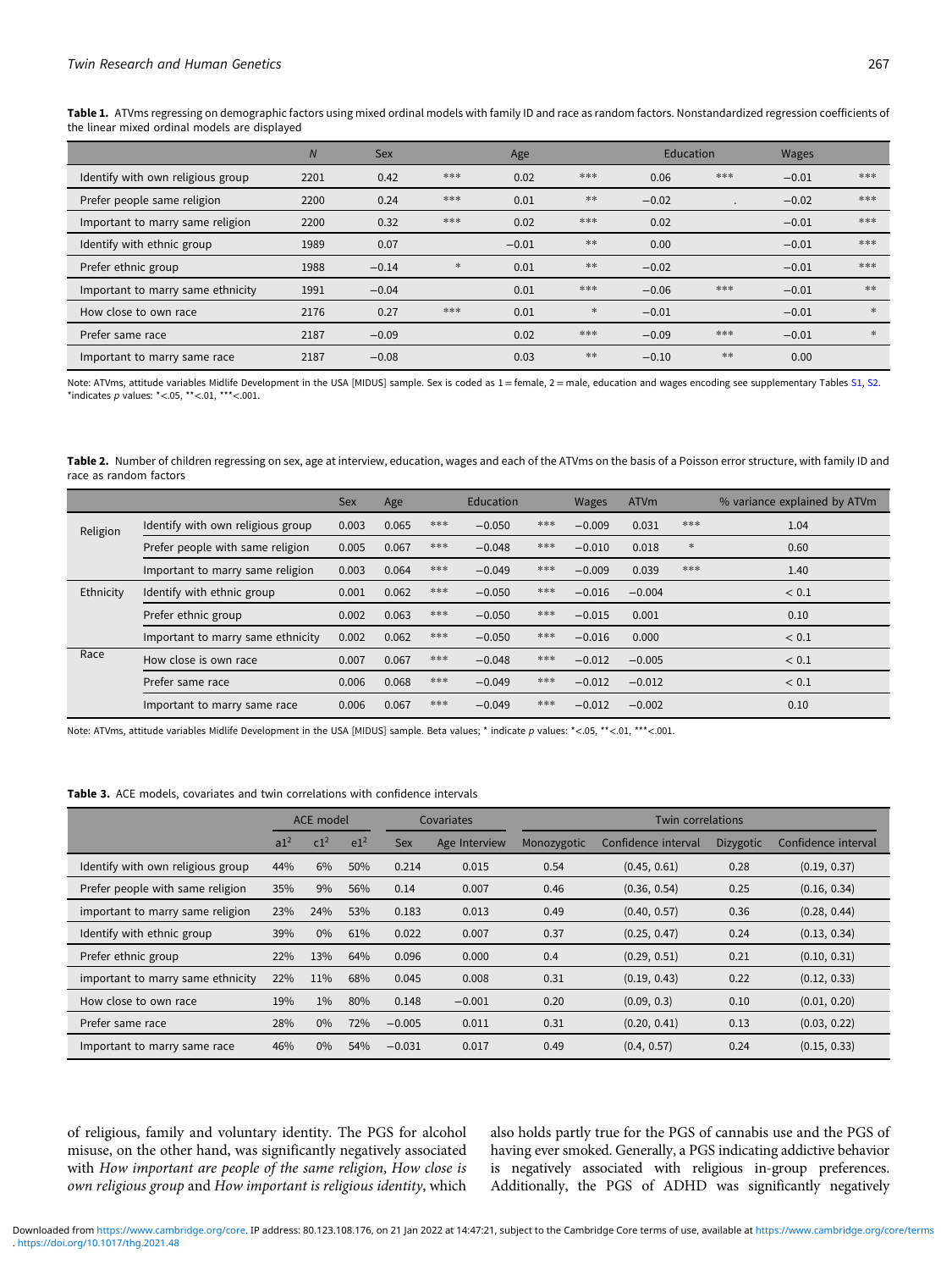<span id="page-4-0"></span>

|  | Table 4. ATVws regressing on sex, birth year and education applying separate ordinal models for each of the ATVws |  |  |  |  |  |
|--|-------------------------------------------------------------------------------------------------------------------|--|--|--|--|--|
|--|-------------------------------------------------------------------------------------------------------------------|--|--|--|--|--|

|                                          | Beta sex |        | Beta birth year |           | Beta education |        |
|------------------------------------------|----------|--------|-----------------|-----------|----------------|--------|
| How important is family identity         | 0.07     | ***    | 0.00            |           | $-0.05$        | ***    |
| How close is own religious group         | 0.16     | ***    | 0.00            |           | $-0.01$        |        |
| Important to marry same religion         | 0.07     | ***    | $-0.00$         |           | $-0.03$        | *      |
| How important is religious identity      | 0.16     | ***    | 0.01            |           | $-0.01$        |        |
| Important people are same religion       | 0.10     | ***    | $-0.02$         |           | $-0.03$        | $\ast$ |
| Spouse has same religion                 | $-0.22$  |        | $-0.03$         |           | $-0.19$        |        |
| How important is voluntary identity      | 0.06     | ***    | 0.01            |           | 0.01           |        |
| How important is political identity      | $-0.03$  | $\ast$ | $-0.04$         | $**$      | 0.06           | ***    |
| How important is work identity           | $-0.06$  | ***    | 0.00            |           | 0.04           | ***    |
| How important is organizational identity | $-0.01$  |        | $-0.03$         | $\bullet$ | $-0.02$        |        |
| Importance of ethnic national identity   | $-0.01$  |        | $-0.03$         | *         | $-0.04$        | **     |

Note: ATVws, attitude variables Wisconsin Longitudinal Study. \* indicate p values: \*<.05, \*\*<.01, \*\*\*<.001.

Table 5. Number of children regressing in separate models on the ATVws, beta values, significances and variance explained

|                                                  | Beta values        | % variance<br>explained |
|--------------------------------------------------|--------------------|-------------------------|
| How important is family identity                 | $0.057***$         | 2.36                    |
| How close is own religious group                 | $0.041***$         | 1.16                    |
| Important to marry same religion                 | $0.032***$         | 0.78                    |
| How important is religious identity              | $0.024**$          | 0.68                    |
| How important are people with<br>same religion   | $0.025***$         | 0.51                    |
| Spouse has the same religion                     | $0.019**$          | 0.21                    |
| How important is voluntary identity              | 0.008              | 0.06                    |
| How important is your political<br>identity      | $-0.004$           | 0.04                    |
| How important is work Identity                   | $-0.002$           | 0.02                    |
| How important is your<br>organizational identity | 0.004              | 0.02                    |
| How important is ethnic and<br>national identity | 0.0016             | 0.01                    |
| Birth year                                       | $\sim 0.003$       | 0.02                    |
| Sex female (ref.: male)                          | $\sim 0.014*$ (**) | 0.47                    |
| Education                                        | $\sim -0.083***$   | 2.64                    |

Note: ATVws, attitude variables Wisconsin Longitudinal Study. \*indicate  $p$  values: \*<.05 \*\*<.01, \*\*\*<.001.

associated with How important are people of the same religion and with *Spouse has the same religion*; the PGS of narcissism was significantly positively associated with How important is family identity and How important is religious identity. All the other PGSs only showed one association with any of the ATVws (Table [6](#page-6-0)).

# Discussion

We found that in both datasets, in-group attitudes according to religion are associated with higher number of children, which also

holds true for the preference for actual religious in-group marriage. If men and women are analyzed separately, however, in men from the MIDUS dataset, also Important to marry same race was significantly positively associated with the number of children. In addition, in the WLS dataset, we found for both men and women that emphasizing Family identity is important was also significantly positively associated with reproduction, among all ATVws explaining with 2.36% the highest proportion of the total variance in number of children. After Importance of family identity, the Importance to marry within someone's own religious (1.4% MIDUS) and How close own religious group (1.16% WLS) explained most of the variance among the 'identity indicators'.

If men and women are analyzed separately, in the WLS data, in men, the Importance of voluntary identity (variance explained ∼0.34%) was also significantly positively associated with reproduction. This is particularly interesting, as we also know on the basis of the WLS data that in men but not in women 'doing voluntary work' is also significantly positively associated with number of children (Fieder & Huber, [2012](#page-7-0)); thus, acting prosocially within a group appears to confer reproductive benefits to men only.

The results of religious in-group preference were in line with findings of census data from 32 countries worldwide (3.7 million couples) that in most of the countries being in a religious homogamous marriage is associated with increased reproduction (Fieder & Huber, [2016](#page-7-0)), which also holds true for the WLS dataset (Fieder & Huber, [2016](#page-7-0)). Interestingly, in the WLS dataset, the preference for a religious homogamous relationship explains more of the variance than the actual homogamy (Table 5).

Although the indicators of religious in-group preferences are predominantly associated with an increase in reproduction, all a rengious nomogamous relationship explains more of the variance<br>than the actual homogamy (Table 5).<br>Although the indicators of religious in-group preferences<br>are predominantly associated with an increase in reproduction, to some extent a genetic predisposition, ranging from as low as 19% for How close is someone to his or her own race up to 46% for the Preference to marry someone from his or her own race. The genetic predisposition to Marry someone from own religion (i.e., the predisposition for religious homogamy) is considerably lower (around 23%), whereas with around 40%, the attitudes Identify own religious group and Identify ethnic group have a comparably high heritability. Generally, our heritability estimates are comparable with estimates based on the MIDUS and other datasets (Bradshaw & Ellison, [2008;](#page-7-0) Lewis & Bates, [2017;](#page-8-0) Lewis et al., [2014](#page-8-0); Loehlin, [1993\)](#page-8-0).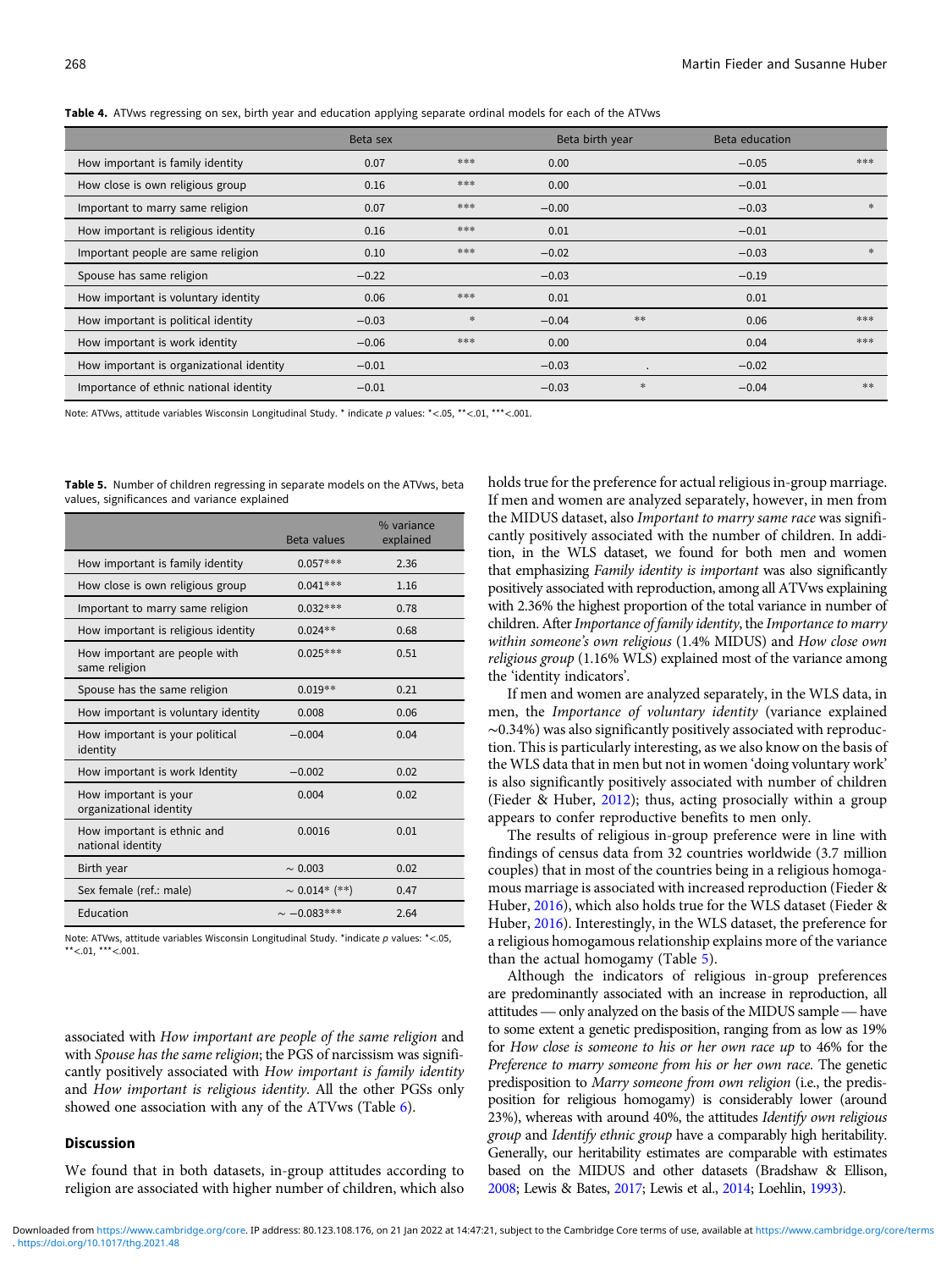<span id="page-5-0"></span>

Fig. 1. Heatmap of the associations of all PGSs available for the WLS dataset with the ATVws. The darker the fields the more positive are the associations, the lighter the more negative. Regression coefficients and significances on the basis of a general linear model of the ATVws regressing on the PGSs, sex, age the first 10 principle components and the corresponding ATVws of the selected siblings.

Note: WLS, Wisconsin Longitudinal Study; PGSs, polygenic risk scores; ATVws, attitude variables.

p values: \*<.05, \*\*<.01, \*\*\*<.001.

In the WLS, the recently available PGSs facilitated the analysis of the associations of these PGSs with the ATVws. Not surprisingly, the attitudes towards religious in-group and religious in-group marriage and also actual religious homogamy were significantly positively associated with the PGS of religious attendance (derived on the basis of ∼445.000 individuals from the UK Biobank (UKB; Benjamin et al., [2021\)](#page-7-0). Interestingly, this holds also true for the associations with 'Life Satisfaction – Work' (derived on the basis of ∼115.000 Individuals from the UKB; Benjamin et al., [2021](#page-7-0)), where we found significant positive associations with How important is your religious identity, Spouse has the same religion, How important is your family identity and How important is your voluntary identity. This finding is in line with findings that more religious individuals are more pleased with their life (Bergan & McConatha, [2001](#page-7-0); Ellison et al., [1989](#page-7-0)).

Generally, all PGSs for addiction, such as alcohol misuse, cannabis use (UKB ~ 144.000), ever smoker (UKB ~ 446.000) and drinks per week (UKB  $\sim$  386.000), were significantly negatively associated with some of the indicators of religious in-group preference, such as attitude towards religious in-group marriage and actual religious in-group marriage, indicating negative genetic associations of religious in-group behavior and addiction. Thus, having a predisposition for religious in-group behavior appears to be associated with a genetic predisposition against addictive behavior in a very broad sense, which might possibly to some extent be at the root of the strong prohibition of drugs and addictive behavior by religion (Porche et al., [2015;](#page-8-0) Richard et al., [2000\)](#page-8-0).

Interestingly, the PGS of ADHD (Demontis et al., [2019,](#page-7-0) ∼35,000) was significantly negatively associated with some religious in-group preference (How important are people same religion) and religious homogamy, whereas the PGS for narcissism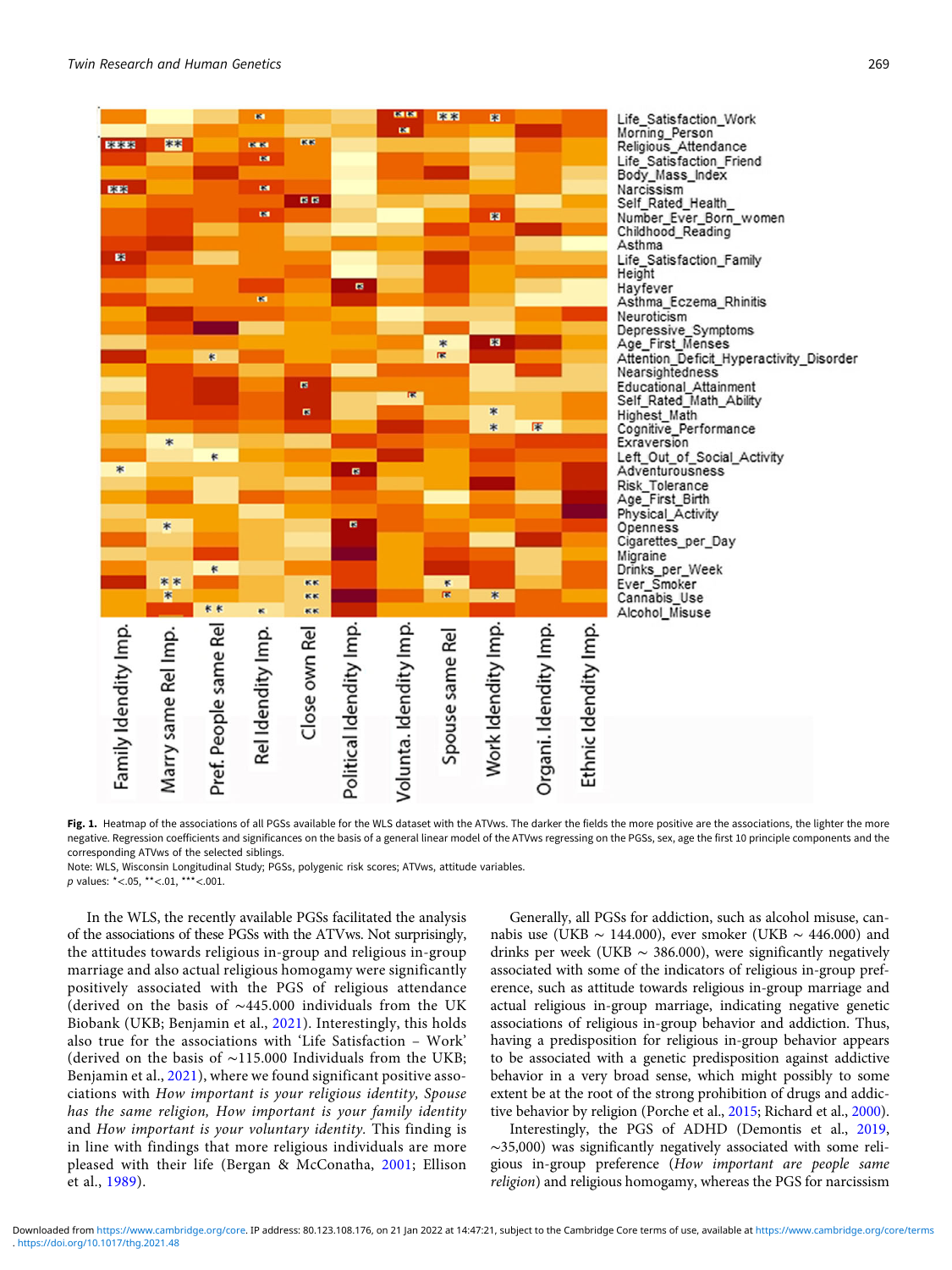<span id="page-6-0"></span>Table 6. Associations of several PGSs with the ATVws. Only PGSs and ATVws are displayed with at least one significant association. Regression coefficients and significances are displayed on the basis of a general linear model of the ATVws regressing on the PGSs, sex, age the first 10 principle components and the corresponding ATVws of the selected siblings

| <b>PGS</b>                                     | How<br>important<br>are people<br>with the<br>same reli-<br>gion |        | Important<br>to marry<br>same<br>religion |        | Spouse<br>has the<br>same<br>religion |            | How<br>close to<br>own reli-<br>gious<br>group |        | How<br>important<br>is religious<br>identity |        | Importance of<br>organizational<br>identity | How<br>important<br>is family<br>identity |        | How<br>Important<br>is volun-<br>tary iden-<br>tity |        |
|------------------------------------------------|------------------------------------------------------------------|--------|-------------------------------------------|--------|---------------------------------------|------------|------------------------------------------------|--------|----------------------------------------------|--------|---------------------------------------------|-------------------------------------------|--------|-----------------------------------------------------|--------|
| Religious<br>attendance                        | 0.036                                                            |        | 0.056                                     | $***$  | 0.099                                 |            | 0.056                                          | **     | 0.06                                         | $***$  | 0.039                                       | 0.074                                     | $***$  | 0.029                                               |        |
| Life satisfaction<br>- work                    | 0.005                                                            |        | $-0.023$                                  |        | 0.151                                 | $\ast\ast$ | 0.025                                          |        | 0.042                                        | $\ast$ | 0.029                                       | 0.041                                     | $\ast$ | 0.052                                               | $**$   |
| Alcohol misuse                                 | $-0.065$                                                         | $***$  | $-0.028$                                  |        | $-0.113$                              |            | $-0.064$                                       | $***$  | $-0.051$                                     | $\ast$ | $-0.02$                                     | $-0.039$                                  |        | $-0.026$                                            |        |
| Cannabis use                                   | $-0.036$                                                         |        | $-0.046$                                  | $\ast$ | $-0.126$                              | $\ast$     | $-0.06$                                        | $***$  | $-0.03$                                      |        | $-0.015$                                    | $-0.031$                                  |        | $-0.008$                                            |        |
| Ever smoker                                    | $-0.015$                                                         |        | $-0.054$                                  | $***$  | $-0.165$                              | $***$      | $-0.062$                                       | $***$  | $-0.034$                                     |        | $-0.028$                                    | 0.013                                     |        | $-0.017$                                            |        |
| Attention deficit<br>hyperactivity<br>disorder | $-0.04$                                                          | $\ast$ | $-0.013$                                  |        | $-0.134$                              | $\ast$     | $-0.014$                                       |        | 0.014                                        |        | $-0.001$                                    | 0.034                                     |        | $-0.012$                                            |        |
| Narcissism                                     | 0.029                                                            |        | $-0.003$                                  |        | 0.038                                 |            | 0.04                                           |        | 0.041                                        | $\ast$ | 0.009                                       | 0.055                                     | $**$   | 0.021                                               |        |
| Cognitive<br>Performance                       | 0.001                                                            |        | $-0.009$                                  |        | $-0.005$                              |            | 0.012                                          |        | 0.001                                        |        | $-0.047$                                    | $\ast$<br>$-0.019$                        |        | 0.023                                               |        |
| Drinks per week                                | $-0.042$                                                         | $\ast$ | $-0.032$                                  |        | 0.029                                 |            | $-0.011$                                       |        | $-0.017$                                     |        | $-0.02$                                     | $-0.009$                                  |        | $-0.003$                                            |        |
| Educational<br>attainment                      | 0.03                                                             |        | 0.021                                     |        | 0.035                                 |            | 0.043                                          | $\ast$ | 0.019                                        |        | $-0.012$                                    | $-0.025$                                  |        | 0.013                                               |        |
| Hayfever<br>(allergic rhinitis)                | 0.022                                                            |        | 0.001                                     |        | 0.112                                 |            | 0.022                                          |        | 0.043                                        | $\ast$ | $-0.009$                                    | 0.031                                     |        | 0.007                                               |        |
| Highest math                                   | 0.018                                                            |        | 0.021                                     |        | $-0.054$                              |            | 0.05                                           | $\ast$ | 0.015                                        |        | $-0.016$                                    | $-0.028$                                  |        | 0.012                                               |        |
| Left out of social<br>activity                 | $-0.042$                                                         | $\ast$ | $-0.03$                                   |        | 0.006                                 |            | 0.009                                          |        | 0.01                                         |        | 0.012                                       | 0.019                                     |        | 0.029                                               |        |
| Age First menses                               | $-0.006$                                                         |        | $-0.007$                                  |        | $-0.124$                              | $\ast$     | $-0.008$                                       |        | $-0.001$                                     |        | 0.019                                       | $-0.029$                                  |        | 0.005                                               |        |
| Morning person                                 | 0.031                                                            |        | 0.007                                     |        | 0.083                                 |            | 0.012                                          |        | 0.031                                        |        | 0.042                                       | $-0.006$                                  |        | 0.042                                               | $\ast$ |
| Number ever<br>born (women)                    | 0.023                                                            |        | 0.038                                     |        | 0.023                                 |            | 0.034                                          |        | 0.042                                        | $\ast$ | $-0.005$                                    | 0.032                                     |        | $-0.023$                                            |        |
| Adventurousness                                | $-0.017$                                                         |        | $-0.018$                                  |        | 0.014                                 |            | 0.002                                          |        | $-0.003$                                     |        | 0.004                                       | $-0.043$                                  | $\ast$ | 0.009                                               |        |
| <b>Openness</b>                                | $-0.01$                                                          |        | $-0.041$                                  | $\ast$ | 0.009                                 |            | $-0.029$                                       |        | $-0.011$                                     |        | 0.014                                       | $-0.01$                                   |        | 0.015                                               |        |

Note: PGS, polygenic scores; ATVws, attitude variables Wisconsin Longitudinal Study.  $p$  values:  $*<.05$ ,  $**<.01$ ,  $***<.001$ , marginally significant <.1.

(∼453,000; data from AddHealth, Dunedin, EGCUT, ELSA, E-Risk, HRS, MCTFR, Texas Twins, STR, WLS, UKB1, UKB2, UKB3) was significantly positively associated with the selfestimated importance of someone's religious identity and family identity. All other PGSs only show some single 'sporadic association' with some of the in-group phenotypes (Table 6). Regarding the PGSs for reproduction (i.e., age at first birth, number of children born for men and women; Barban et al., [2016](#page-7-0)), only a significant positive association between How important is religious identity and the PGS for the number of children born to women, as well as two marginally significant associations of the number of children born to women and Important to marry same religion and How close is own religious group emerged. as well as two marginally significant associations of the number of<br>children born to women and *Important to marry same religion* and<br>*How close is own religious group* emerged.<br>Our data show that although in-group attitud

Our data show that although in-group attitudes generally have a mented (Bradshaw & Ellison, [2008](#page-7-0); Lewis & Bates, [2017](#page-8-0); Lewis Frow close is own religious group emerged.<br>
Our data show that although in-group attitudes generally have a<br>
reasonable genetic predisposition — as has been previously docu-<br>
mented (Bradshaw & Ellison, 2008; Lewis & Bates

homogamy, only religious in-group preference as well as in-group marriage also provides reproductive benefits in terms of higher number of children in both datasets (although with some exceptions). As both religious in-group preferences and in-group marriage are associated with reproductive benefits and are heritable to some extent, it is thus reasonable to speculate on more recent selective forces for religious in-group attitudes. Although the variances in reproduction explained by in-group attitudes are comparably low in evolutionary timeframes, even low percentages acting for a very long period may have had a substantial selective pressure.

Big religions with 'big gods' did emerge during the Neolithic revolution, helping overcome tribal and racial borders and leading to the first states and thus to a 'bigger we' (Norenzayan & Shariff, [2008;](#page-8-0) Purzycki et al., [2016\)](#page-8-0). Accordingly, religions may have widened racial and ethnic borders by a replacement through the (reproductive) benefits of religious in-group attitudes. A potential former previous positive association of ethnic or racial in-group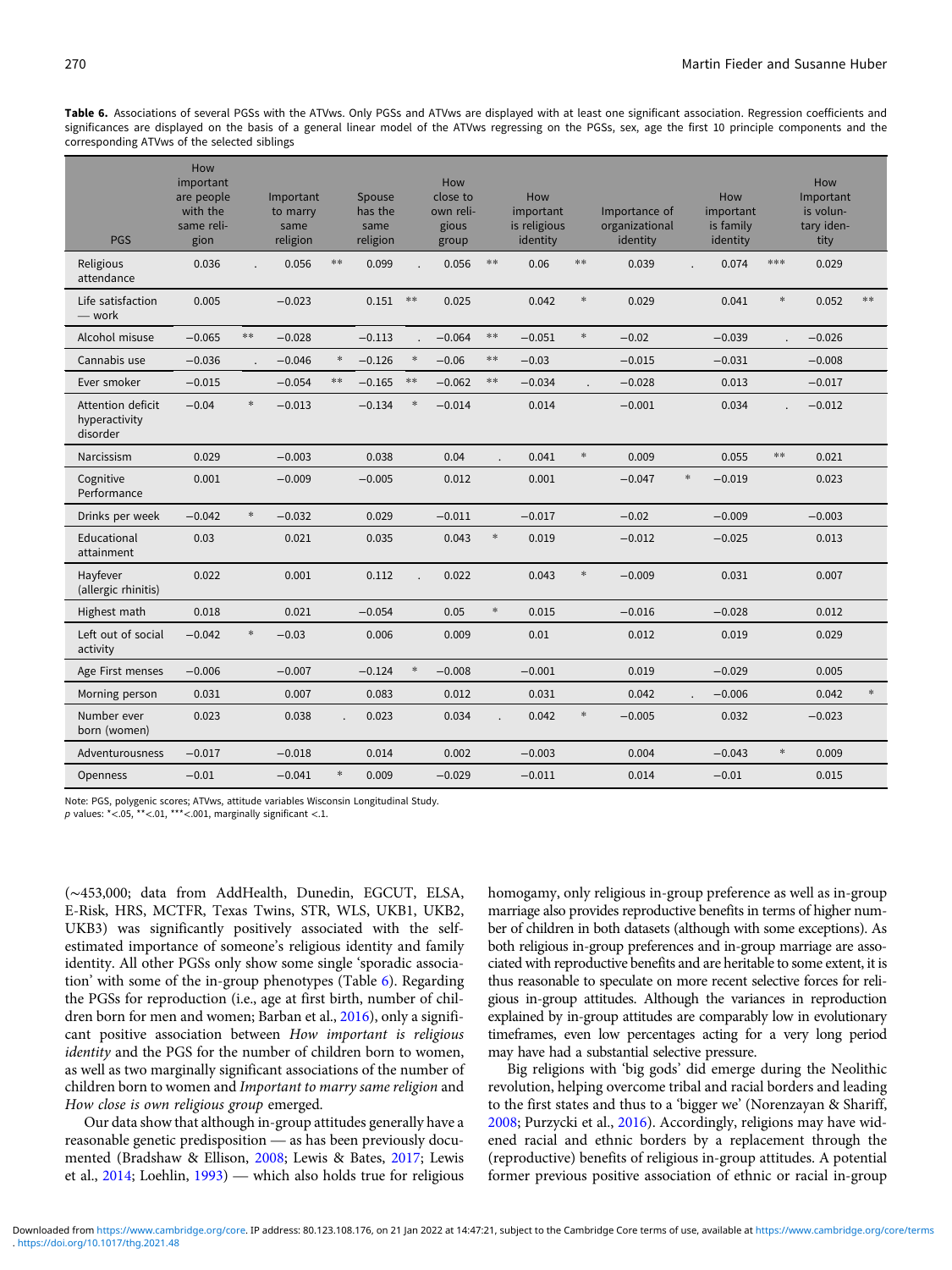<span id="page-7-0"></span>preferences and reproduction, if it ever existed, might be echoed in the heritable component of these preferences and the rather sporadic positive associations with reproduction, such as the association between men's preference for racial homogamy and number of children. Thus, we assume that selection on in-group preferences may have acted through the construction of a cultural niche (Laland et al. [2000\)](#page-8-0), fostering religious in-group behavior and thus accelerating human evolution by a biocultural co-evolution in terms of reproductive benefits for those who are committed to their own religious group and those marrying and reproducing within their own religious group (Fieder & Huber, 2016), thereby overcoming tribal and racial reproductive barriers (Huber & Fieder, 2018) that may have hindered genetic and cultural exchange. Furthermore, the PGS correlations indicate that genetic predispositions for some traits (e.g., life satisfaction) are more compatible with religious in-group behavior than others (e.g., addiction). We can only speculate why this is the case. Maybe addiction, for instance, leads to increasing tensions within religious groups.

We conclude that in-group attitudes are heritable, and that primarily religious in-group attitudes provide reproductive benefits. However, both in-group attitudes and out-group attitudes may be rooted in our past and may have made sense from an evolutionary point of view because too pronounced in-group preference may have led to a higher frequency of inbreeding and accordingly to more and longer runs of homozygosity, with all the accompanied problems (Clark et al., 2019). In line with this, we recently succeeded to document on the basis of genetic data from the USA and Australia that indeed individuals with a more ethno-centristic attitude do have more and longer runs of homozygosity, presumably indicating a history of inbreeding (Fieder et al., 2021).

Supplementary material. To view supplementary material for this article, please visit <https://doi.org/10.1017/thg.2021.48>.

Acknowledgments. Prof. Nick Martin for his valuable comments and remarks on the manuscript. National Survey of Midlife in the United States (MIDUS), A please visit https://dol.org/10.101//uig.2021.46.<br>**Acknowledgments.** Prof. Nick Martin for his valuable comments and remarks<br>on the manuscript. National Survey of Midlife in the United States (MIDUS), A<br>National Longitudin data from the MIDUS study was used for this research. Wisconsin Longitudinal Study (WLS), including graduates, siblings and spouses]: 1957– 2019 Version 13.07. (machine-readable data file)/Hauser, Robert M., William H. Sewell and Pamela Herd. (principal investigators) from the University of Wisconsin-Madison.

Financial support. Since 1995 the MIDUS study has been funded by the following: John D. and Catherine T. MacArthur Foundation Research Network National Institute on Aging (P01-AG020166) National Institute on Aging (U19-AG051426).

#### References

- Anthony, D. W. (2010). The horse, the wheel, and language. Princeton University Press.
- Barban, N., Jansen, R., De Vlaming, R., Vaez, A., Mandemakers, J. J., Tropf, F. C., Shen, X., Wilson, J. F., Chasman, D. I., Nolte, I. M., Tragante, V., van der Laan, S. W., Perry, J. R., Kong, A.; BIOS Consortium, Ahluwalia, T. S., Albrecht, E., Yerges-Armstrong, L., Atzmon, G., ... Mills, M. C. (2016). Genome-wide analysis identifies 12 loci influencing human reproductive behavior. Nature Genetics, 48, 1462–1472.
- Benjamin, D., Cesarini, D., Okbay, A., & Turley, P. (2021). Polygenic Index Repository User Guide (version 1.0). [https://www.ssc.wisc.edu/wlsresearch/](https://www.ssc.wisc.edu/wlsresearch/documentation/GWAS/PGIrepo_UserGuide_v1.0.pdf) [documentation/GWAS/PGIrepo\\_UserGuide\\_v1.0.pdf](https://www.ssc.wisc.edu/wlsresearch/documentation/GWAS/PGIrepo_UserGuide_v1.0.pdf)
- Bergan, A., & McConatha, J. T. (2001). Religiosity and life satisfaction. Activities, Adaptation & Aging, 24, 23–34.
- Carlson, L. (2019). Homogamy in US Marriages, 2019. Family Profile No. 6, 2021. National Center for Family & Marriage Research. [https://www.bgsu.](https://www.bgsu.edu/ncfmr/resources/data/family-profiles/carlson-homogamy-marriages-2019-fp-21-06.html) [edu/ncfmr/resources/data/family-profiles/carlson-homogamy-marriages-](https://www.bgsu.edu/ncfmr/resources/data/family-profiles/carlson-homogamy-marriages-2019-fp-21-06.html)[2019-fp-21-06.html](https://www.bgsu.edu/ncfmr/resources/data/family-profiles/carlson-homogamy-marriages-2019-fp-21-06.html)
- Chagnon, N. A. (2013). Noble savages: My life among two dangerous tribes The Yanomamo and the anthropologists. Simon and Schuster.
- Clark, D. W., Okada, Y., Moore, K. H., Mason, D., Pirastu, N., Gandin, I., Mattsson, H., Barnes, C. L. K., Lin, K., Zhao, J. H., Deelen, P., Rohde, R., Schurmann, C., Guo, X., Giulianini, F., Zhang, W., Medina-Gomez, C., Karlsson, R., Bao, Y., ... Wilson, J. F. (2019). Associations of autozygosity with a broad range of human phenotypes. Nature Communications, 10, 1-17.
- Demontis, D., Walters, R. K., Martin, J., Mattheisen, M., Als, T. D., Agerbo, E., Baldursson, G., Belliveau, R., Bybjerg-Grauholm, J., Bækvad-Hansen, M., Cerrato, F., Chambert, K., Churchhouse, C., Dumont, A., Eriksson, N., Gandal, M., Goldstein, J. I., Grasby, K. L., Grove, J., ::: Neale, B. M. (2019). Discovery of the first genome-wide significant risk loci for attention deficit/hyperactivity disorder. Nature Genetics, 51, 63–75.
- Ellison, C. G., Gay, D. A., & Glass, T. A. (1989). Does religious commitment contribute to individual life satisfaction? Social Forces, 68, 100–123.
- Fieder, M., & Huber, S. (2012). The association between pro-social attitude and reproductive success differs between men and women. PloS One, 7, e33489.
- Fieder, M., & Huber, S. (2016). The association between religious homogamy and reproduction. Proceedings of the Royal Society B: Biological Sciences, 283, 20160294.
- Fieder, M., Mitchell, B. L., Gordon, S., Huber, S., & Martin, N. G. (2021). Ethnic identity and genome wide runs of homozygosity. Behavior Genetics, 51, 405–413.
- Glowacki, L., & Wrangham, R. (2015). Warfare and reproductive success in a tribal population. Proceedings of the National Academy of Sciences, 112, 348–353.
- Goldberg, A., Günther, T., Rosenberg, N. A., & Jakobsson, M. (2017). Ancient X chromosomes reveal contrasting sex bias in Neolithic and Bronze Age Eurasian migrations. Proceedings of the National Academy of Sciences, 114, 2657–2662.
- Haak,W., Lazaridis, I., Patterson, N., Rohland, N., Mallick, S.,Llamas, B., Brandt, G., Nordenfelt, S., Harney, E., Stewardson, K., Fu, Q., Mittnik, A., Bánffy, E., Economou, C., Francken, M., Friederich, S., Pena, R. G., Hallgren, F., Khartanovich, V., ... Fu, Q. (2015). Massive migration from the steppewas a source for Indo-European languages in Europe. Nature, 522, 207–211.
- Hampshire, J. (2015). Europe's migration crisis. Political Insight, 6, 8-11.
- Heaton, T. B. (1984). Religious homogamy and marital satisfaction reconsidered. Journal of Marriage and the Family, 46, 729–733.
- Huber, S., & Fieder, M. (2011). Educational homogamy lowers the odds of reproductive failure. PLoS One, 6, e22330.
- Huber, S., & Fieder, M. (2016). Worldwide census data reveal prevalence of educational homogamy and its effect on childlessness. Frontiers in Sociology, 1, 10.
- Huber, S., & Fieder, M. (2018). Mutual compensation of the effects of religious and ethnic homogamy on reproduction. American Journal of Human Biology, 30, e23064.
- Huber, S., Zahourek, P., & Fieder, M. (2017). Living with own or husband's mother in the household is associated with lower number of children: A cross-cultural analysis. Royal Society Open Science, 4, 170544.
- Jantzen, D., Brinker, U., Orschiedt, J., Heinemeier, J., Piek, J.,Hauenstein, K., Krüger, J., Gundula Lidke, G., Lübke, H., Lampe, R., Lorenz, S., Schult, M., & Lorenz, S. (2011). A Bronze Age battlefield? Weapons and trauma in the Tollense Valley, North-Eastern Germany. Antiquity, 85, 417–433.
- Kalmijn, M. (1991). Shifting boundaries: Trends in religious and educational homogamy. American Sociological Review, 786–800.
- Kandler, C., Lewis, G. J., Feldhaus, L. H., & Riemann, R. (2015). The genetic and environmental roots of variance in negativity toward foreign nationals. Behavior Genetics, 45, 181–199.